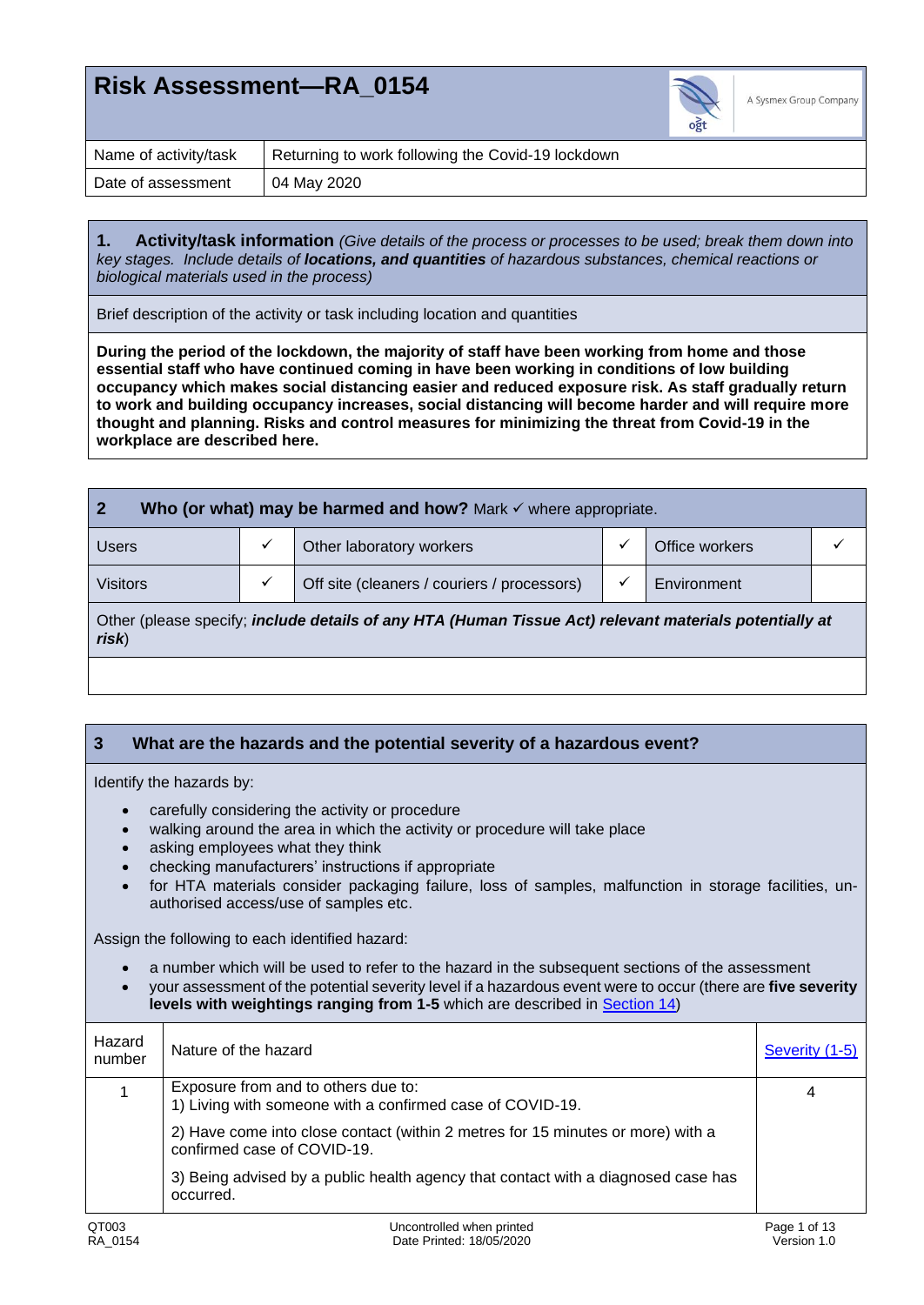

A Sysmex Group Company

| Name of activity/task | Returning to work following the Covid-19 lockdown |
|-----------------------|---------------------------------------------------|
| Date of assessment    | 04 May 2020                                       |

|   | 4) Working whilst asymptomatic with COVID-19.                            |   |
|---|--------------------------------------------------------------------------|---|
| 2 | Suspected case whilst working on site.                                   |   |
| 3 | General travel including foreign travel.                                 | 4 |
| 4 | Access / egress to site.                                                 | 4 |
| 5 | Poor hygiene.                                                            | 4 |
| 6 | Canteen and other public areas - exposure from large numbers of persons. |   |
| 7 | Use of public conveniences, changing facilities and showers.             | 4 |
| 8 | Behavioural risks                                                        | 3 |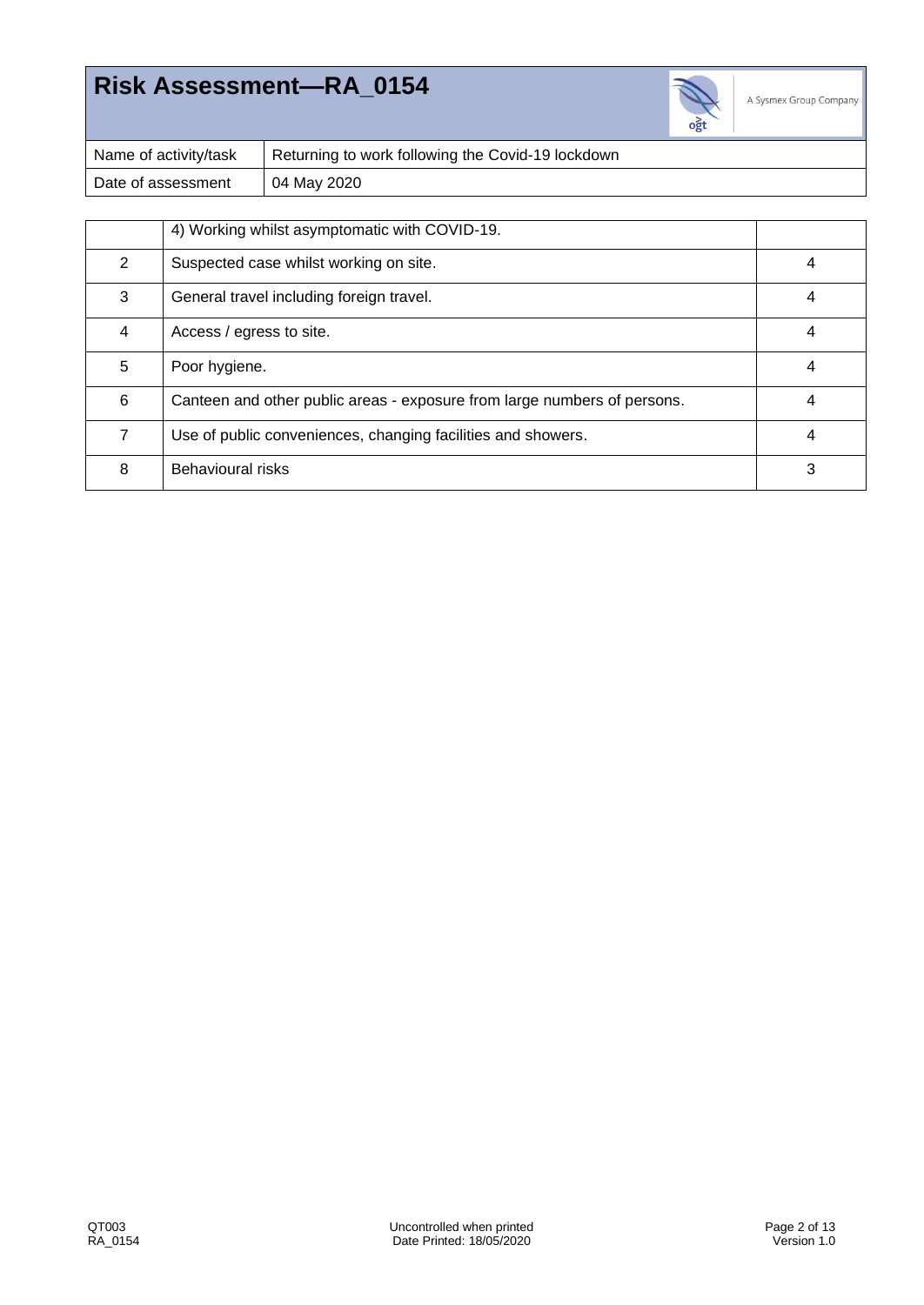

| Name of activity/task | Returning to work following the Covid-19 lockdown |
|-----------------------|---------------------------------------------------|
| Date of assessment    | 04 May 2020                                       |

#### <span id="page-2-0"></span>**4 Current control measures**

List each of the identified hazards identified i[n Section 3](#page-0-0) by hazard number and state what measures are already in place to reduce the likelihood of harm or to reduce the severity of harm.

Place one or more measures per row, i.e. a single hazard may have multiple control measures (add rows to the table as necessary).

Assign the likelihood to each control measure using the table in [Section 15.](#page-10-1) Your assessment should consider the likelihood of the hazard causing harm given the control measure you have stated (there are **five likelihood levels with weightings ranging from 1 to 5** which are described in [Section 15\)](#page-10-1).

**The best way to control any hazard is to follow the 'Hierarchy of Control Measures':**

| 1. Elimination                 | - Remove it from the process or don't let it onto site. |
|--------------------------------|---------------------------------------------------------|
| 2. Substitution                | - Using a less hazardous substance or form of it.       |
| 3. Isolation                   | - Enclosing the process e.g. in a fume hood.            |
| 4. Use engineering controls    | - Removal of dusts, fumes and vapours via ventilation.  |
| 5. Use Administrative controls | - Planned work practices, training, reducing exposure.  |
| 6. PPE                         | - Eye protection, protective gloves, lab coats.         |

#### **Carefully consider whether it is feasible to work in a way that removes the hazard.**

| Hazard<br>number | Control measure                                                                                                                                                                                                                                                                                                                                                                                                                                                                                                                                                                                                                                                                                                                                                                                                                                                                                                                                                                                                                                                                                                                                                                                                                                                                                                                                                                                                                                                                                                                                                                                                                                                                                                                                                                                                                                                                                                                                                                                                                                                                                                                                                                                                                                                                      | Likelihood<br>$(1-5)$ |
|------------------|--------------------------------------------------------------------------------------------------------------------------------------------------------------------------------------------------------------------------------------------------------------------------------------------------------------------------------------------------------------------------------------------------------------------------------------------------------------------------------------------------------------------------------------------------------------------------------------------------------------------------------------------------------------------------------------------------------------------------------------------------------------------------------------------------------------------------------------------------------------------------------------------------------------------------------------------------------------------------------------------------------------------------------------------------------------------------------------------------------------------------------------------------------------------------------------------------------------------------------------------------------------------------------------------------------------------------------------------------------------------------------------------------------------------------------------------------------------------------------------------------------------------------------------------------------------------------------------------------------------------------------------------------------------------------------------------------------------------------------------------------------------------------------------------------------------------------------------------------------------------------------------------------------------------------------------------------------------------------------------------------------------------------------------------------------------------------------------------------------------------------------------------------------------------------------------------------------------------------------------------------------------------------------------|-----------------------|
| 1                | Anyone with exposure to a known case or suffering from typical Covid-19 like<br>symptoms, such as a new persistent dry cough or high fever, should not enter<br>the building. If you have developed these symptoms self-isolate for at least 7<br>days and inform your line manager of your situation on a daily basis and<br>phone 111 if you require professional health advice.<br>Maintain contact with line management and Human Resources (HR) and to<br>$\bullet$<br>follow company policy / guidance.<br>• Stay at home and only attend hospital in an emergency. Do not attend GP<br>surgery and phone NHS line (111) if further advice is required.<br>• Any existing individual risk assessments (disability, young persons or new /<br>expectant mothers) to be reviewed.<br>• Company to ensure extremely vulnerable persons (Solid organ transplant<br>recipients; people with specific cancers: people with cancer who are<br>undergoing active chemotherapy or radical radiotherapy for lung cancer;<br>people with cancers of the blood or bone marrow such as leukaemia,<br>lymphoma or myeloma who are at any stage of treatment; people having<br>immunotherapy or other continuing antibody treatments for cancer; people<br>having other targeted cancer treatments which can affect the immune system,<br>such as protein kinase inhibitors or PARP inhibitors; people who have had<br>bone marrow or stem cell transplants in the last 6 months, or who are still<br>taking immunosuppressive drugs; People with severe respiratory conditions<br>including all cystic fibrosis, severe asthma and severe COPD; People with<br>rare diseases and inborn errors of metabolism that significantly increase the<br>risk of infections (such as SCID, homozygous sickle cell); People on<br>immunosuppression therapies sufficient to significantly increase risk of<br>infection; Women who are pregnant with significant heart disease, congenital<br>or acquired.) are shielding themselves and following their specific medical<br>advice issued to them by the government.<br>Provide constant and updated guidance to all employees and visitors to site to<br>$\bullet$<br>ensure that they follow best practice to avoid contracting or transmitting the | $\overline{2}$        |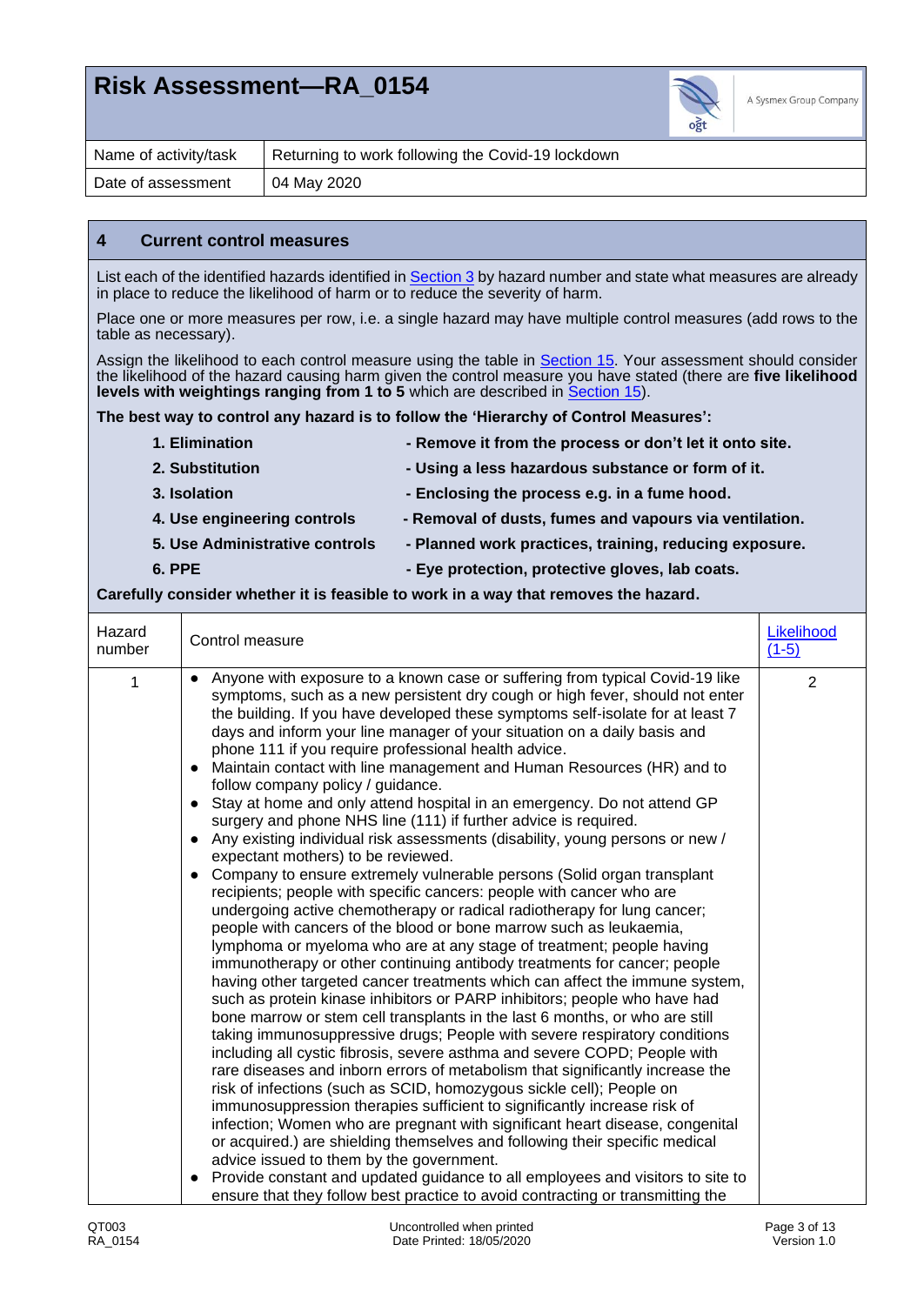

| Name of activity/task | Returning to work following the Covid-19 lockdown |
|-----------------------|---------------------------------------------------|
| Date of assessment    | 04 May 2020                                       |

|                | disease.<br>Provide signage to educate all personnel and visitors on site to use hand<br>$\bullet$<br>sterilisation and hand washing techniques where appropriate.<br>Maintain social distancing of at least 2 metres between all individuals where<br>$\bullet$<br>possible and implement restrictions on use of areas where maintaining social<br>distancing would be difficult.<br>Rearrange workspaces, if necessary, to ensure appropriate social distancing.<br>$\bullet$<br>Ensure that all managers are aware of the symptoms of COVID-19 and that<br>they are instructed to take appropriate steps if they suspect any member of<br>staff to be suffering from COVID-19.                                                                                                                                                                                                                                                                                                                                                                                                                                                                                                                                          |                |
|----------------|----------------------------------------------------------------------------------------------------------------------------------------------------------------------------------------------------------------------------------------------------------------------------------------------------------------------------------------------------------------------------------------------------------------------------------------------------------------------------------------------------------------------------------------------------------------------------------------------------------------------------------------------------------------------------------------------------------------------------------------------------------------------------------------------------------------------------------------------------------------------------------------------------------------------------------------------------------------------------------------------------------------------------------------------------------------------------------------------------------------------------------------------------------------------------------------------------------------------------|----------------|
| $\overline{2}$ | If a worker develops a high temperature or a persistent cough while at work, they<br>should:                                                                                                                                                                                                                                                                                                                                                                                                                                                                                                                                                                                                                                                                                                                                                                                                                                                                                                                                                                                                                                                                                                                               | 3              |
|                | 1) Return home immediately<br>2) Avoid touching anything<br>3) Cough or sneeze into a tissue and put it in a bin, or if they do not have<br>tissues, cough and sneeze into the crook of their elbow.<br>Subsequently, areas frequented by the sick member of staff should be<br>4)<br>deep cleaned with virucidal sprays or wipes by other staff members<br>wearing appropriate PPE.                                                                                                                                                                                                                                                                                                                                                                                                                                                                                                                                                                                                                                                                                                                                                                                                                                       |                |
|                | They must then follow the guidance on above self-isolation and not return to work<br>until their period of self-isolation has been completed.                                                                                                                                                                                                                                                                                                                                                                                                                                                                                                                                                                                                                                                                                                                                                                                                                                                                                                                                                                                                                                                                              |                |
| 3              | Do not travel unless you cannot work from home - implement<br>$\bullet$<br>teleconferencing for meetings<br>Please continue to follow any further national government advice provided.<br>$\bullet$<br>Where an occupational health (OH) service provider has been appointed,<br>$\bullet$<br>please seek additional advice through this service if you have concerns.<br>All persons to limit their use of public transport. Where travel is essential,<br>$\bullet$<br>please use private single occupancy where possible.<br>Only essential foreign travel should be undertaken. Upon return, home-<br>$\bullet$<br>isolation for a period of time may be appropriate-to be determined on a case-<br>by-case basis.                                                                                                                                                                                                                                                                                                                                                                                                                                                                                                     | $\overline{2}$ |
| 4              | Where possible, implement the following practices:<br>Stop all non-essential visitors. If visitor is essential, limit any unnecessary<br>٠<br>movements around the building. Point out the available hand washing areas<br>and hand sanitization points to the visitor and provide guidance on restricted<br>access, social distancing and Coronavirus hygiene whilst on site.<br>Introduce staggered start and finish times for staff to reduce congestion and<br>$\bullet$<br>contact at all times.<br>Consider working alternate days or parts of the week in the workplace so that<br>$\bullet$<br>different staff come in on different days. Align with work commitments and<br>priorities.<br>Monitor site access points to enable social distancing - if necessary change<br>$\bullet$<br>the number of access points, either increase to reduce congestion or<br>decrease to enable monitoring.<br>Require all workers to hand sanitize upon entry to the OGT wing and after<br>$\bullet$<br>visits to all areas outside of the OGT remit.<br>Regularly clean with virucidal wipes common contact surfaces in reception,<br>$\bullet$<br>office, access control and delivery areas e.g. particularly door handles, | 1              |
|                | handrails and communal equipment such as kettles or microwaves.                                                                                                                                                                                                                                                                                                                                                                                                                                                                                                                                                                                                                                                                                                                                                                                                                                                                                                                                                                                                                                                                                                                                                            |                |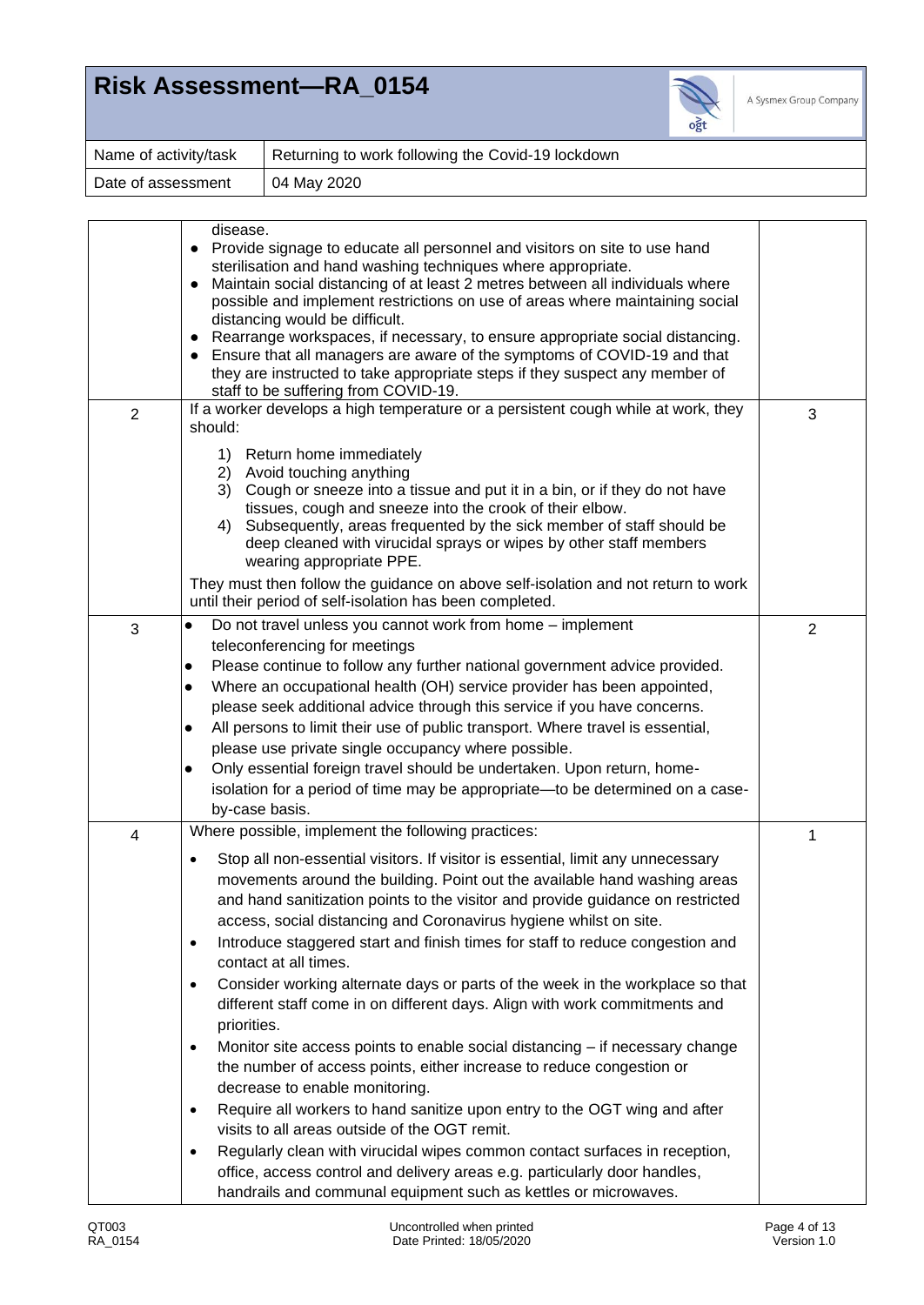

| Name of activity/task | Returning to work following the Covid-19 lockdown |
|-----------------------|---------------------------------------------------|
| Date of assessment    | 04 May 2020                                       |

| Wash your hands thoroughly and regularly. Use soap and water for at least<br>$\bullet$<br>5<br>1<br>20 seconds. Use alcohol-based hand sanitiser if soap and water is not<br>available and hand washing technique to be adopted as directed by NHS.<br>Avoid touching your face/eyes/nose/mouth with unwashed hands and cover<br>$\bullet$<br>your cough or sneeze with a tissue then throw it in the bin.<br>Regularly clean the hand washing facilities and check soap and sanitiser<br>levels.<br>Provide suitable and sufficient rubbish bins for hand towels with regular<br>removal and disposal.<br>When disposing of full rubbish bags secure the neck of the bag with a tape or<br>$\bullet$<br>cable tie without compressing the sack contents which would cause potential<br>expulsion of virus laden air into the room.<br>Sites will need extra supplies of soap, hand sanitiser, virucidal sprays and<br>$\bullet$<br>wipes and paper towels and these should be stored securely.<br>Cleaning service provider will clean all door handles, door push plates and<br>$\bullet$<br>exit/lift buttons in the common areas at the end of every day. OGT staff on site<br>will also do this earlier in the day.<br>The University has put in place an enhanced cleaning service for all<br>$\bullet$<br>communal areas including communal doors, seating areas and bathrooms.<br>Ensure that cleaning service provider has a business continuity plan in place<br>to cover their own unplanned sickness absences.<br>The site canteen and coffee shop are closed. When they do reopen, it is likely<br>$\bullet$<br>$6\phantom{1}$<br>$\overline{2}$<br>that they will be operated on a 'take away' basis. Please observe social<br>distancing rules when going to purchase food from there.<br>Payments should be made by contactless card where possible.<br>$\bullet$<br>Staff are encouraged to eat food at their desks where possible but where<br>$\bullet$<br>communal areas are used then staff should sit 2 metres apart from each other<br>and not share food.<br>Bringing in of food items for general consumption (such as sweets, biscuits or<br>$\bullet$<br>chocolate) following visits abroad or for birthdays etc. is discouraged for the<br>time being.<br>Tables should be cleaned with virucidal wipes or sprays after use.<br>$\bullet$<br>All rubbish should be disposed of before leaving the area.<br>$\bullet$<br>Staff are encouraged to bring pre-prepared food where possible.<br>$\bullet$<br>Other gatherings such as coffee and cake in the IAT foyer are cancelled until<br>$\bullet$<br>further notice.<br>All utensils used for eating and drinking must be placed in the dishwasher for<br>cleaning after use. Do not hand wash.<br>Last person to leave each floor should start the dishwasher at the end of the<br>day.<br>Persons emptying dishwashers must ensure that they sterilise their hands<br>$\bullet$<br>before removing the cleaned utensils.<br>Try to restrict the number of people using toilet facilities at any one time. Wash<br>$\bullet$<br>$\overline{7}$<br>$\overline{2}$<br>hands before and after using the facilities.<br>Showers should not be used unless it is for decontamination purposes.<br>Hand washing will be encouraged continuously.<br>$\bullet$<br>$\overline{2}$<br>8<br>Staff to work remotely and avoid the use of public transport when possible.<br>$\bullet$<br>Business travel to be minimised in favour of video conferencing when<br>$\bullet$<br>possible.<br>Hand shaking and any other forms of physical contact to be discouraged.<br>$\bullet$<br>Staff to be encouraged to make frequent use of hand sanitizers throughout the<br>$\bullet$<br>building.<br>Provide constant and updated guidance to all employees and visitors to sites<br>$\bullet$<br>to ensure that they follow best practice to avoid contracting or transmitting the |  |  |
|-------------------------------------------------------------------------------------------------------------------------------------------------------------------------------------------------------------------------------------------------------------------------------------------------------------------------------------------------------------------------------------------------------------------------------------------------------------------------------------------------------------------------------------------------------------------------------------------------------------------------------------------------------------------------------------------------------------------------------------------------------------------------------------------------------------------------------------------------------------------------------------------------------------------------------------------------------------------------------------------------------------------------------------------------------------------------------------------------------------------------------------------------------------------------------------------------------------------------------------------------------------------------------------------------------------------------------------------------------------------------------------------------------------------------------------------------------------------------------------------------------------------------------------------------------------------------------------------------------------------------------------------------------------------------------------------------------------------------------------------------------------------------------------------------------------------------------------------------------------------------------------------------------------------------------------------------------------------------------------------------------------------------------------------------------------------------------------------------------------------------------------------------------------------------------------------------------------------------------------------------------------------------------------------------------------------------------------------------------------------------------------------------------------------------------------------------------------------------------------------------------------------------------------------------------------------------------------------------------------------------------------------------------------------------------------------------------------------------------------------------------------------------------------------------------------------------------------------------------------------------------------------------------------------------------------------------------------------------------------------------------------------------------------------------------------------------------------------------------------------------------------------------------------------------------------------------------------------------------------------------------------------------------------------------------------------------------------------------------------------------------------------------------------------------------------------------------------------------------------------------------------------------------------------------------------------------------------------------------------------------------------------------------------------------------------------------------------------------------------------------------------------------------------------------------------------------------------------------------------------------------------------------------------------------------------------------|--|--|
|                                                                                                                                                                                                                                                                                                                                                                                                                                                                                                                                                                                                                                                                                                                                                                                                                                                                                                                                                                                                                                                                                                                                                                                                                                                                                                                                                                                                                                                                                                                                                                                                                                                                                                                                                                                                                                                                                                                                                                                                                                                                                                                                                                                                                                                                                                                                                                                                                                                                                                                                                                                                                                                                                                                                                                                                                                                                                                                                                                                                                                                                                                                                                                                                                                                                                                                                                                                                                                                                                                                                                                                                                                                                                                                                                                                                                                                                                                                                                 |  |  |
|                                                                                                                                                                                                                                                                                                                                                                                                                                                                                                                                                                                                                                                                                                                                                                                                                                                                                                                                                                                                                                                                                                                                                                                                                                                                                                                                                                                                                                                                                                                                                                                                                                                                                                                                                                                                                                                                                                                                                                                                                                                                                                                                                                                                                                                                                                                                                                                                                                                                                                                                                                                                                                                                                                                                                                                                                                                                                                                                                                                                                                                                                                                                                                                                                                                                                                                                                                                                                                                                                                                                                                                                                                                                                                                                                                                                                                                                                                                                                 |  |  |
|                                                                                                                                                                                                                                                                                                                                                                                                                                                                                                                                                                                                                                                                                                                                                                                                                                                                                                                                                                                                                                                                                                                                                                                                                                                                                                                                                                                                                                                                                                                                                                                                                                                                                                                                                                                                                                                                                                                                                                                                                                                                                                                                                                                                                                                                                                                                                                                                                                                                                                                                                                                                                                                                                                                                                                                                                                                                                                                                                                                                                                                                                                                                                                                                                                                                                                                                                                                                                                                                                                                                                                                                                                                                                                                                                                                                                                                                                                                                                 |  |  |
|                                                                                                                                                                                                                                                                                                                                                                                                                                                                                                                                                                                                                                                                                                                                                                                                                                                                                                                                                                                                                                                                                                                                                                                                                                                                                                                                                                                                                                                                                                                                                                                                                                                                                                                                                                                                                                                                                                                                                                                                                                                                                                                                                                                                                                                                                                                                                                                                                                                                                                                                                                                                                                                                                                                                                                                                                                                                                                                                                                                                                                                                                                                                                                                                                                                                                                                                                                                                                                                                                                                                                                                                                                                                                                                                                                                                                                                                                                                                                 |  |  |
|                                                                                                                                                                                                                                                                                                                                                                                                                                                                                                                                                                                                                                                                                                                                                                                                                                                                                                                                                                                                                                                                                                                                                                                                                                                                                                                                                                                                                                                                                                                                                                                                                                                                                                                                                                                                                                                                                                                                                                                                                                                                                                                                                                                                                                                                                                                                                                                                                                                                                                                                                                                                                                                                                                                                                                                                                                                                                                                                                                                                                                                                                                                                                                                                                                                                                                                                                                                                                                                                                                                                                                                                                                                                                                                                                                                                                                                                                                                                                 |  |  |
|                                                                                                                                                                                                                                                                                                                                                                                                                                                                                                                                                                                                                                                                                                                                                                                                                                                                                                                                                                                                                                                                                                                                                                                                                                                                                                                                                                                                                                                                                                                                                                                                                                                                                                                                                                                                                                                                                                                                                                                                                                                                                                                                                                                                                                                                                                                                                                                                                                                                                                                                                                                                                                                                                                                                                                                                                                                                                                                                                                                                                                                                                                                                                                                                                                                                                                                                                                                                                                                                                                                                                                                                                                                                                                                                                                                                                                                                                                                                                 |  |  |
|                                                                                                                                                                                                                                                                                                                                                                                                                                                                                                                                                                                                                                                                                                                                                                                                                                                                                                                                                                                                                                                                                                                                                                                                                                                                                                                                                                                                                                                                                                                                                                                                                                                                                                                                                                                                                                                                                                                                                                                                                                                                                                                                                                                                                                                                                                                                                                                                                                                                                                                                                                                                                                                                                                                                                                                                                                                                                                                                                                                                                                                                                                                                                                                                                                                                                                                                                                                                                                                                                                                                                                                                                                                                                                                                                                                                                                                                                                                                                 |  |  |
|                                                                                                                                                                                                                                                                                                                                                                                                                                                                                                                                                                                                                                                                                                                                                                                                                                                                                                                                                                                                                                                                                                                                                                                                                                                                                                                                                                                                                                                                                                                                                                                                                                                                                                                                                                                                                                                                                                                                                                                                                                                                                                                                                                                                                                                                                                                                                                                                                                                                                                                                                                                                                                                                                                                                                                                                                                                                                                                                                                                                                                                                                                                                                                                                                                                                                                                                                                                                                                                                                                                                                                                                                                                                                                                                                                                                                                                                                                                                                 |  |  |
|                                                                                                                                                                                                                                                                                                                                                                                                                                                                                                                                                                                                                                                                                                                                                                                                                                                                                                                                                                                                                                                                                                                                                                                                                                                                                                                                                                                                                                                                                                                                                                                                                                                                                                                                                                                                                                                                                                                                                                                                                                                                                                                                                                                                                                                                                                                                                                                                                                                                                                                                                                                                                                                                                                                                                                                                                                                                                                                                                                                                                                                                                                                                                                                                                                                                                                                                                                                                                                                                                                                                                                                                                                                                                                                                                                                                                                                                                                                                                 |  |  |
|                                                                                                                                                                                                                                                                                                                                                                                                                                                                                                                                                                                                                                                                                                                                                                                                                                                                                                                                                                                                                                                                                                                                                                                                                                                                                                                                                                                                                                                                                                                                                                                                                                                                                                                                                                                                                                                                                                                                                                                                                                                                                                                                                                                                                                                                                                                                                                                                                                                                                                                                                                                                                                                                                                                                                                                                                                                                                                                                                                                                                                                                                                                                                                                                                                                                                                                                                                                                                                                                                                                                                                                                                                                                                                                                                                                                                                                                                                                                                 |  |  |
|                                                                                                                                                                                                                                                                                                                                                                                                                                                                                                                                                                                                                                                                                                                                                                                                                                                                                                                                                                                                                                                                                                                                                                                                                                                                                                                                                                                                                                                                                                                                                                                                                                                                                                                                                                                                                                                                                                                                                                                                                                                                                                                                                                                                                                                                                                                                                                                                                                                                                                                                                                                                                                                                                                                                                                                                                                                                                                                                                                                                                                                                                                                                                                                                                                                                                                                                                                                                                                                                                                                                                                                                                                                                                                                                                                                                                                                                                                                                                 |  |  |
|                                                                                                                                                                                                                                                                                                                                                                                                                                                                                                                                                                                                                                                                                                                                                                                                                                                                                                                                                                                                                                                                                                                                                                                                                                                                                                                                                                                                                                                                                                                                                                                                                                                                                                                                                                                                                                                                                                                                                                                                                                                                                                                                                                                                                                                                                                                                                                                                                                                                                                                                                                                                                                                                                                                                                                                                                                                                                                                                                                                                                                                                                                                                                                                                                                                                                                                                                                                                                                                                                                                                                                                                                                                                                                                                                                                                                                                                                                                                                 |  |  |
|                                                                                                                                                                                                                                                                                                                                                                                                                                                                                                                                                                                                                                                                                                                                                                                                                                                                                                                                                                                                                                                                                                                                                                                                                                                                                                                                                                                                                                                                                                                                                                                                                                                                                                                                                                                                                                                                                                                                                                                                                                                                                                                                                                                                                                                                                                                                                                                                                                                                                                                                                                                                                                                                                                                                                                                                                                                                                                                                                                                                                                                                                                                                                                                                                                                                                                                                                                                                                                                                                                                                                                                                                                                                                                                                                                                                                                                                                                                                                 |  |  |
|                                                                                                                                                                                                                                                                                                                                                                                                                                                                                                                                                                                                                                                                                                                                                                                                                                                                                                                                                                                                                                                                                                                                                                                                                                                                                                                                                                                                                                                                                                                                                                                                                                                                                                                                                                                                                                                                                                                                                                                                                                                                                                                                                                                                                                                                                                                                                                                                                                                                                                                                                                                                                                                                                                                                                                                                                                                                                                                                                                                                                                                                                                                                                                                                                                                                                                                                                                                                                                                                                                                                                                                                                                                                                                                                                                                                                                                                                                                                                 |  |  |
|                                                                                                                                                                                                                                                                                                                                                                                                                                                                                                                                                                                                                                                                                                                                                                                                                                                                                                                                                                                                                                                                                                                                                                                                                                                                                                                                                                                                                                                                                                                                                                                                                                                                                                                                                                                                                                                                                                                                                                                                                                                                                                                                                                                                                                                                                                                                                                                                                                                                                                                                                                                                                                                                                                                                                                                                                                                                                                                                                                                                                                                                                                                                                                                                                                                                                                                                                                                                                                                                                                                                                                                                                                                                                                                                                                                                                                                                                                                                                 |  |  |
|                                                                                                                                                                                                                                                                                                                                                                                                                                                                                                                                                                                                                                                                                                                                                                                                                                                                                                                                                                                                                                                                                                                                                                                                                                                                                                                                                                                                                                                                                                                                                                                                                                                                                                                                                                                                                                                                                                                                                                                                                                                                                                                                                                                                                                                                                                                                                                                                                                                                                                                                                                                                                                                                                                                                                                                                                                                                                                                                                                                                                                                                                                                                                                                                                                                                                                                                                                                                                                                                                                                                                                                                                                                                                                                                                                                                                                                                                                                                                 |  |  |
|                                                                                                                                                                                                                                                                                                                                                                                                                                                                                                                                                                                                                                                                                                                                                                                                                                                                                                                                                                                                                                                                                                                                                                                                                                                                                                                                                                                                                                                                                                                                                                                                                                                                                                                                                                                                                                                                                                                                                                                                                                                                                                                                                                                                                                                                                                                                                                                                                                                                                                                                                                                                                                                                                                                                                                                                                                                                                                                                                                                                                                                                                                                                                                                                                                                                                                                                                                                                                                                                                                                                                                                                                                                                                                                                                                                                                                                                                                                                                 |  |  |
|                                                                                                                                                                                                                                                                                                                                                                                                                                                                                                                                                                                                                                                                                                                                                                                                                                                                                                                                                                                                                                                                                                                                                                                                                                                                                                                                                                                                                                                                                                                                                                                                                                                                                                                                                                                                                                                                                                                                                                                                                                                                                                                                                                                                                                                                                                                                                                                                                                                                                                                                                                                                                                                                                                                                                                                                                                                                                                                                                                                                                                                                                                                                                                                                                                                                                                                                                                                                                                                                                                                                                                                                                                                                                                                                                                                                                                                                                                                                                 |  |  |
|                                                                                                                                                                                                                                                                                                                                                                                                                                                                                                                                                                                                                                                                                                                                                                                                                                                                                                                                                                                                                                                                                                                                                                                                                                                                                                                                                                                                                                                                                                                                                                                                                                                                                                                                                                                                                                                                                                                                                                                                                                                                                                                                                                                                                                                                                                                                                                                                                                                                                                                                                                                                                                                                                                                                                                                                                                                                                                                                                                                                                                                                                                                                                                                                                                                                                                                                                                                                                                                                                                                                                                                                                                                                                                                                                                                                                                                                                                                                                 |  |  |
|                                                                                                                                                                                                                                                                                                                                                                                                                                                                                                                                                                                                                                                                                                                                                                                                                                                                                                                                                                                                                                                                                                                                                                                                                                                                                                                                                                                                                                                                                                                                                                                                                                                                                                                                                                                                                                                                                                                                                                                                                                                                                                                                                                                                                                                                                                                                                                                                                                                                                                                                                                                                                                                                                                                                                                                                                                                                                                                                                                                                                                                                                                                                                                                                                                                                                                                                                                                                                                                                                                                                                                                                                                                                                                                                                                                                                                                                                                                                                 |  |  |
|                                                                                                                                                                                                                                                                                                                                                                                                                                                                                                                                                                                                                                                                                                                                                                                                                                                                                                                                                                                                                                                                                                                                                                                                                                                                                                                                                                                                                                                                                                                                                                                                                                                                                                                                                                                                                                                                                                                                                                                                                                                                                                                                                                                                                                                                                                                                                                                                                                                                                                                                                                                                                                                                                                                                                                                                                                                                                                                                                                                                                                                                                                                                                                                                                                                                                                                                                                                                                                                                                                                                                                                                                                                                                                                                                                                                                                                                                                                                                 |  |  |
|                                                                                                                                                                                                                                                                                                                                                                                                                                                                                                                                                                                                                                                                                                                                                                                                                                                                                                                                                                                                                                                                                                                                                                                                                                                                                                                                                                                                                                                                                                                                                                                                                                                                                                                                                                                                                                                                                                                                                                                                                                                                                                                                                                                                                                                                                                                                                                                                                                                                                                                                                                                                                                                                                                                                                                                                                                                                                                                                                                                                                                                                                                                                                                                                                                                                                                                                                                                                                                                                                                                                                                                                                                                                                                                                                                                                                                                                                                                                                 |  |  |
|                                                                                                                                                                                                                                                                                                                                                                                                                                                                                                                                                                                                                                                                                                                                                                                                                                                                                                                                                                                                                                                                                                                                                                                                                                                                                                                                                                                                                                                                                                                                                                                                                                                                                                                                                                                                                                                                                                                                                                                                                                                                                                                                                                                                                                                                                                                                                                                                                                                                                                                                                                                                                                                                                                                                                                                                                                                                                                                                                                                                                                                                                                                                                                                                                                                                                                                                                                                                                                                                                                                                                                                                                                                                                                                                                                                                                                                                                                                                                 |  |  |
|                                                                                                                                                                                                                                                                                                                                                                                                                                                                                                                                                                                                                                                                                                                                                                                                                                                                                                                                                                                                                                                                                                                                                                                                                                                                                                                                                                                                                                                                                                                                                                                                                                                                                                                                                                                                                                                                                                                                                                                                                                                                                                                                                                                                                                                                                                                                                                                                                                                                                                                                                                                                                                                                                                                                                                                                                                                                                                                                                                                                                                                                                                                                                                                                                                                                                                                                                                                                                                                                                                                                                                                                                                                                                                                                                                                                                                                                                                                                                 |  |  |
|                                                                                                                                                                                                                                                                                                                                                                                                                                                                                                                                                                                                                                                                                                                                                                                                                                                                                                                                                                                                                                                                                                                                                                                                                                                                                                                                                                                                                                                                                                                                                                                                                                                                                                                                                                                                                                                                                                                                                                                                                                                                                                                                                                                                                                                                                                                                                                                                                                                                                                                                                                                                                                                                                                                                                                                                                                                                                                                                                                                                                                                                                                                                                                                                                                                                                                                                                                                                                                                                                                                                                                                                                                                                                                                                                                                                                                                                                                                                                 |  |  |
|                                                                                                                                                                                                                                                                                                                                                                                                                                                                                                                                                                                                                                                                                                                                                                                                                                                                                                                                                                                                                                                                                                                                                                                                                                                                                                                                                                                                                                                                                                                                                                                                                                                                                                                                                                                                                                                                                                                                                                                                                                                                                                                                                                                                                                                                                                                                                                                                                                                                                                                                                                                                                                                                                                                                                                                                                                                                                                                                                                                                                                                                                                                                                                                                                                                                                                                                                                                                                                                                                                                                                                                                                                                                                                                                                                                                                                                                                                                                                 |  |  |
|                                                                                                                                                                                                                                                                                                                                                                                                                                                                                                                                                                                                                                                                                                                                                                                                                                                                                                                                                                                                                                                                                                                                                                                                                                                                                                                                                                                                                                                                                                                                                                                                                                                                                                                                                                                                                                                                                                                                                                                                                                                                                                                                                                                                                                                                                                                                                                                                                                                                                                                                                                                                                                                                                                                                                                                                                                                                                                                                                                                                                                                                                                                                                                                                                                                                                                                                                                                                                                                                                                                                                                                                                                                                                                                                                                                                                                                                                                                                                 |  |  |
|                                                                                                                                                                                                                                                                                                                                                                                                                                                                                                                                                                                                                                                                                                                                                                                                                                                                                                                                                                                                                                                                                                                                                                                                                                                                                                                                                                                                                                                                                                                                                                                                                                                                                                                                                                                                                                                                                                                                                                                                                                                                                                                                                                                                                                                                                                                                                                                                                                                                                                                                                                                                                                                                                                                                                                                                                                                                                                                                                                                                                                                                                                                                                                                                                                                                                                                                                                                                                                                                                                                                                                                                                                                                                                                                                                                                                                                                                                                                                 |  |  |
|                                                                                                                                                                                                                                                                                                                                                                                                                                                                                                                                                                                                                                                                                                                                                                                                                                                                                                                                                                                                                                                                                                                                                                                                                                                                                                                                                                                                                                                                                                                                                                                                                                                                                                                                                                                                                                                                                                                                                                                                                                                                                                                                                                                                                                                                                                                                                                                                                                                                                                                                                                                                                                                                                                                                                                                                                                                                                                                                                                                                                                                                                                                                                                                                                                                                                                                                                                                                                                                                                                                                                                                                                                                                                                                                                                                                                                                                                                                                                 |  |  |
|                                                                                                                                                                                                                                                                                                                                                                                                                                                                                                                                                                                                                                                                                                                                                                                                                                                                                                                                                                                                                                                                                                                                                                                                                                                                                                                                                                                                                                                                                                                                                                                                                                                                                                                                                                                                                                                                                                                                                                                                                                                                                                                                                                                                                                                                                                                                                                                                                                                                                                                                                                                                                                                                                                                                                                                                                                                                                                                                                                                                                                                                                                                                                                                                                                                                                                                                                                                                                                                                                                                                                                                                                                                                                                                                                                                                                                                                                                                                                 |  |  |
|                                                                                                                                                                                                                                                                                                                                                                                                                                                                                                                                                                                                                                                                                                                                                                                                                                                                                                                                                                                                                                                                                                                                                                                                                                                                                                                                                                                                                                                                                                                                                                                                                                                                                                                                                                                                                                                                                                                                                                                                                                                                                                                                                                                                                                                                                                                                                                                                                                                                                                                                                                                                                                                                                                                                                                                                                                                                                                                                                                                                                                                                                                                                                                                                                                                                                                                                                                                                                                                                                                                                                                                                                                                                                                                                                                                                                                                                                                                                                 |  |  |
|                                                                                                                                                                                                                                                                                                                                                                                                                                                                                                                                                                                                                                                                                                                                                                                                                                                                                                                                                                                                                                                                                                                                                                                                                                                                                                                                                                                                                                                                                                                                                                                                                                                                                                                                                                                                                                                                                                                                                                                                                                                                                                                                                                                                                                                                                                                                                                                                                                                                                                                                                                                                                                                                                                                                                                                                                                                                                                                                                                                                                                                                                                                                                                                                                                                                                                                                                                                                                                                                                                                                                                                                                                                                                                                                                                                                                                                                                                                                                 |  |  |
|                                                                                                                                                                                                                                                                                                                                                                                                                                                                                                                                                                                                                                                                                                                                                                                                                                                                                                                                                                                                                                                                                                                                                                                                                                                                                                                                                                                                                                                                                                                                                                                                                                                                                                                                                                                                                                                                                                                                                                                                                                                                                                                                                                                                                                                                                                                                                                                                                                                                                                                                                                                                                                                                                                                                                                                                                                                                                                                                                                                                                                                                                                                                                                                                                                                                                                                                                                                                                                                                                                                                                                                                                                                                                                                                                                                                                                                                                                                                                 |  |  |
|                                                                                                                                                                                                                                                                                                                                                                                                                                                                                                                                                                                                                                                                                                                                                                                                                                                                                                                                                                                                                                                                                                                                                                                                                                                                                                                                                                                                                                                                                                                                                                                                                                                                                                                                                                                                                                                                                                                                                                                                                                                                                                                                                                                                                                                                                                                                                                                                                                                                                                                                                                                                                                                                                                                                                                                                                                                                                                                                                                                                                                                                                                                                                                                                                                                                                                                                                                                                                                                                                                                                                                                                                                                                                                                                                                                                                                                                                                                                                 |  |  |
|                                                                                                                                                                                                                                                                                                                                                                                                                                                                                                                                                                                                                                                                                                                                                                                                                                                                                                                                                                                                                                                                                                                                                                                                                                                                                                                                                                                                                                                                                                                                                                                                                                                                                                                                                                                                                                                                                                                                                                                                                                                                                                                                                                                                                                                                                                                                                                                                                                                                                                                                                                                                                                                                                                                                                                                                                                                                                                                                                                                                                                                                                                                                                                                                                                                                                                                                                                                                                                                                                                                                                                                                                                                                                                                                                                                                                                                                                                                                                 |  |  |
|                                                                                                                                                                                                                                                                                                                                                                                                                                                                                                                                                                                                                                                                                                                                                                                                                                                                                                                                                                                                                                                                                                                                                                                                                                                                                                                                                                                                                                                                                                                                                                                                                                                                                                                                                                                                                                                                                                                                                                                                                                                                                                                                                                                                                                                                                                                                                                                                                                                                                                                                                                                                                                                                                                                                                                                                                                                                                                                                                                                                                                                                                                                                                                                                                                                                                                                                                                                                                                                                                                                                                                                                                                                                                                                                                                                                                                                                                                                                                 |  |  |
|                                                                                                                                                                                                                                                                                                                                                                                                                                                                                                                                                                                                                                                                                                                                                                                                                                                                                                                                                                                                                                                                                                                                                                                                                                                                                                                                                                                                                                                                                                                                                                                                                                                                                                                                                                                                                                                                                                                                                                                                                                                                                                                                                                                                                                                                                                                                                                                                                                                                                                                                                                                                                                                                                                                                                                                                                                                                                                                                                                                                                                                                                                                                                                                                                                                                                                                                                                                                                                                                                                                                                                                                                                                                                                                                                                                                                                                                                                                                                 |  |  |
|                                                                                                                                                                                                                                                                                                                                                                                                                                                                                                                                                                                                                                                                                                                                                                                                                                                                                                                                                                                                                                                                                                                                                                                                                                                                                                                                                                                                                                                                                                                                                                                                                                                                                                                                                                                                                                                                                                                                                                                                                                                                                                                                                                                                                                                                                                                                                                                                                                                                                                                                                                                                                                                                                                                                                                                                                                                                                                                                                                                                                                                                                                                                                                                                                                                                                                                                                                                                                                                                                                                                                                                                                                                                                                                                                                                                                                                                                                                                                 |  |  |
|                                                                                                                                                                                                                                                                                                                                                                                                                                                                                                                                                                                                                                                                                                                                                                                                                                                                                                                                                                                                                                                                                                                                                                                                                                                                                                                                                                                                                                                                                                                                                                                                                                                                                                                                                                                                                                                                                                                                                                                                                                                                                                                                                                                                                                                                                                                                                                                                                                                                                                                                                                                                                                                                                                                                                                                                                                                                                                                                                                                                                                                                                                                                                                                                                                                                                                                                                                                                                                                                                                                                                                                                                                                                                                                                                                                                                                                                                                                                                 |  |  |
|                                                                                                                                                                                                                                                                                                                                                                                                                                                                                                                                                                                                                                                                                                                                                                                                                                                                                                                                                                                                                                                                                                                                                                                                                                                                                                                                                                                                                                                                                                                                                                                                                                                                                                                                                                                                                                                                                                                                                                                                                                                                                                                                                                                                                                                                                                                                                                                                                                                                                                                                                                                                                                                                                                                                                                                                                                                                                                                                                                                                                                                                                                                                                                                                                                                                                                                                                                                                                                                                                                                                                                                                                                                                                                                                                                                                                                                                                                                                                 |  |  |
|                                                                                                                                                                                                                                                                                                                                                                                                                                                                                                                                                                                                                                                                                                                                                                                                                                                                                                                                                                                                                                                                                                                                                                                                                                                                                                                                                                                                                                                                                                                                                                                                                                                                                                                                                                                                                                                                                                                                                                                                                                                                                                                                                                                                                                                                                                                                                                                                                                                                                                                                                                                                                                                                                                                                                                                                                                                                                                                                                                                                                                                                                                                                                                                                                                                                                                                                                                                                                                                                                                                                                                                                                                                                                                                                                                                                                                                                                                                                                 |  |  |
|                                                                                                                                                                                                                                                                                                                                                                                                                                                                                                                                                                                                                                                                                                                                                                                                                                                                                                                                                                                                                                                                                                                                                                                                                                                                                                                                                                                                                                                                                                                                                                                                                                                                                                                                                                                                                                                                                                                                                                                                                                                                                                                                                                                                                                                                                                                                                                                                                                                                                                                                                                                                                                                                                                                                                                                                                                                                                                                                                                                                                                                                                                                                                                                                                                                                                                                                                                                                                                                                                                                                                                                                                                                                                                                                                                                                                                                                                                                                                 |  |  |
|                                                                                                                                                                                                                                                                                                                                                                                                                                                                                                                                                                                                                                                                                                                                                                                                                                                                                                                                                                                                                                                                                                                                                                                                                                                                                                                                                                                                                                                                                                                                                                                                                                                                                                                                                                                                                                                                                                                                                                                                                                                                                                                                                                                                                                                                                                                                                                                                                                                                                                                                                                                                                                                                                                                                                                                                                                                                                                                                                                                                                                                                                                                                                                                                                                                                                                                                                                                                                                                                                                                                                                                                                                                                                                                                                                                                                                                                                                                                                 |  |  |
|                                                                                                                                                                                                                                                                                                                                                                                                                                                                                                                                                                                                                                                                                                                                                                                                                                                                                                                                                                                                                                                                                                                                                                                                                                                                                                                                                                                                                                                                                                                                                                                                                                                                                                                                                                                                                                                                                                                                                                                                                                                                                                                                                                                                                                                                                                                                                                                                                                                                                                                                                                                                                                                                                                                                                                                                                                                                                                                                                                                                                                                                                                                                                                                                                                                                                                                                                                                                                                                                                                                                                                                                                                                                                                                                                                                                                                                                                                                                                 |  |  |
|                                                                                                                                                                                                                                                                                                                                                                                                                                                                                                                                                                                                                                                                                                                                                                                                                                                                                                                                                                                                                                                                                                                                                                                                                                                                                                                                                                                                                                                                                                                                                                                                                                                                                                                                                                                                                                                                                                                                                                                                                                                                                                                                                                                                                                                                                                                                                                                                                                                                                                                                                                                                                                                                                                                                                                                                                                                                                                                                                                                                                                                                                                                                                                                                                                                                                                                                                                                                                                                                                                                                                                                                                                                                                                                                                                                                                                                                                                                                                 |  |  |
|                                                                                                                                                                                                                                                                                                                                                                                                                                                                                                                                                                                                                                                                                                                                                                                                                                                                                                                                                                                                                                                                                                                                                                                                                                                                                                                                                                                                                                                                                                                                                                                                                                                                                                                                                                                                                                                                                                                                                                                                                                                                                                                                                                                                                                                                                                                                                                                                                                                                                                                                                                                                                                                                                                                                                                                                                                                                                                                                                                                                                                                                                                                                                                                                                                                                                                                                                                                                                                                                                                                                                                                                                                                                                                                                                                                                                                                                                                                                                 |  |  |
|                                                                                                                                                                                                                                                                                                                                                                                                                                                                                                                                                                                                                                                                                                                                                                                                                                                                                                                                                                                                                                                                                                                                                                                                                                                                                                                                                                                                                                                                                                                                                                                                                                                                                                                                                                                                                                                                                                                                                                                                                                                                                                                                                                                                                                                                                                                                                                                                                                                                                                                                                                                                                                                                                                                                                                                                                                                                                                                                                                                                                                                                                                                                                                                                                                                                                                                                                                                                                                                                                                                                                                                                                                                                                                                                                                                                                                                                                                                                                 |  |  |
|                                                                                                                                                                                                                                                                                                                                                                                                                                                                                                                                                                                                                                                                                                                                                                                                                                                                                                                                                                                                                                                                                                                                                                                                                                                                                                                                                                                                                                                                                                                                                                                                                                                                                                                                                                                                                                                                                                                                                                                                                                                                                                                                                                                                                                                                                                                                                                                                                                                                                                                                                                                                                                                                                                                                                                                                                                                                                                                                                                                                                                                                                                                                                                                                                                                                                                                                                                                                                                                                                                                                                                                                                                                                                                                                                                                                                                                                                                                                                 |  |  |
|                                                                                                                                                                                                                                                                                                                                                                                                                                                                                                                                                                                                                                                                                                                                                                                                                                                                                                                                                                                                                                                                                                                                                                                                                                                                                                                                                                                                                                                                                                                                                                                                                                                                                                                                                                                                                                                                                                                                                                                                                                                                                                                                                                                                                                                                                                                                                                                                                                                                                                                                                                                                                                                                                                                                                                                                                                                                                                                                                                                                                                                                                                                                                                                                                                                                                                                                                                                                                                                                                                                                                                                                                                                                                                                                                                                                                                                                                                                                                 |  |  |
|                                                                                                                                                                                                                                                                                                                                                                                                                                                                                                                                                                                                                                                                                                                                                                                                                                                                                                                                                                                                                                                                                                                                                                                                                                                                                                                                                                                                                                                                                                                                                                                                                                                                                                                                                                                                                                                                                                                                                                                                                                                                                                                                                                                                                                                                                                                                                                                                                                                                                                                                                                                                                                                                                                                                                                                                                                                                                                                                                                                                                                                                                                                                                                                                                                                                                                                                                                                                                                                                                                                                                                                                                                                                                                                                                                                                                                                                                                                                                 |  |  |
|                                                                                                                                                                                                                                                                                                                                                                                                                                                                                                                                                                                                                                                                                                                                                                                                                                                                                                                                                                                                                                                                                                                                                                                                                                                                                                                                                                                                                                                                                                                                                                                                                                                                                                                                                                                                                                                                                                                                                                                                                                                                                                                                                                                                                                                                                                                                                                                                                                                                                                                                                                                                                                                                                                                                                                                                                                                                                                                                                                                                                                                                                                                                                                                                                                                                                                                                                                                                                                                                                                                                                                                                                                                                                                                                                                                                                                                                                                                                                 |  |  |
|                                                                                                                                                                                                                                                                                                                                                                                                                                                                                                                                                                                                                                                                                                                                                                                                                                                                                                                                                                                                                                                                                                                                                                                                                                                                                                                                                                                                                                                                                                                                                                                                                                                                                                                                                                                                                                                                                                                                                                                                                                                                                                                                                                                                                                                                                                                                                                                                                                                                                                                                                                                                                                                                                                                                                                                                                                                                                                                                                                                                                                                                                                                                                                                                                                                                                                                                                                                                                                                                                                                                                                                                                                                                                                                                                                                                                                                                                                                                                 |  |  |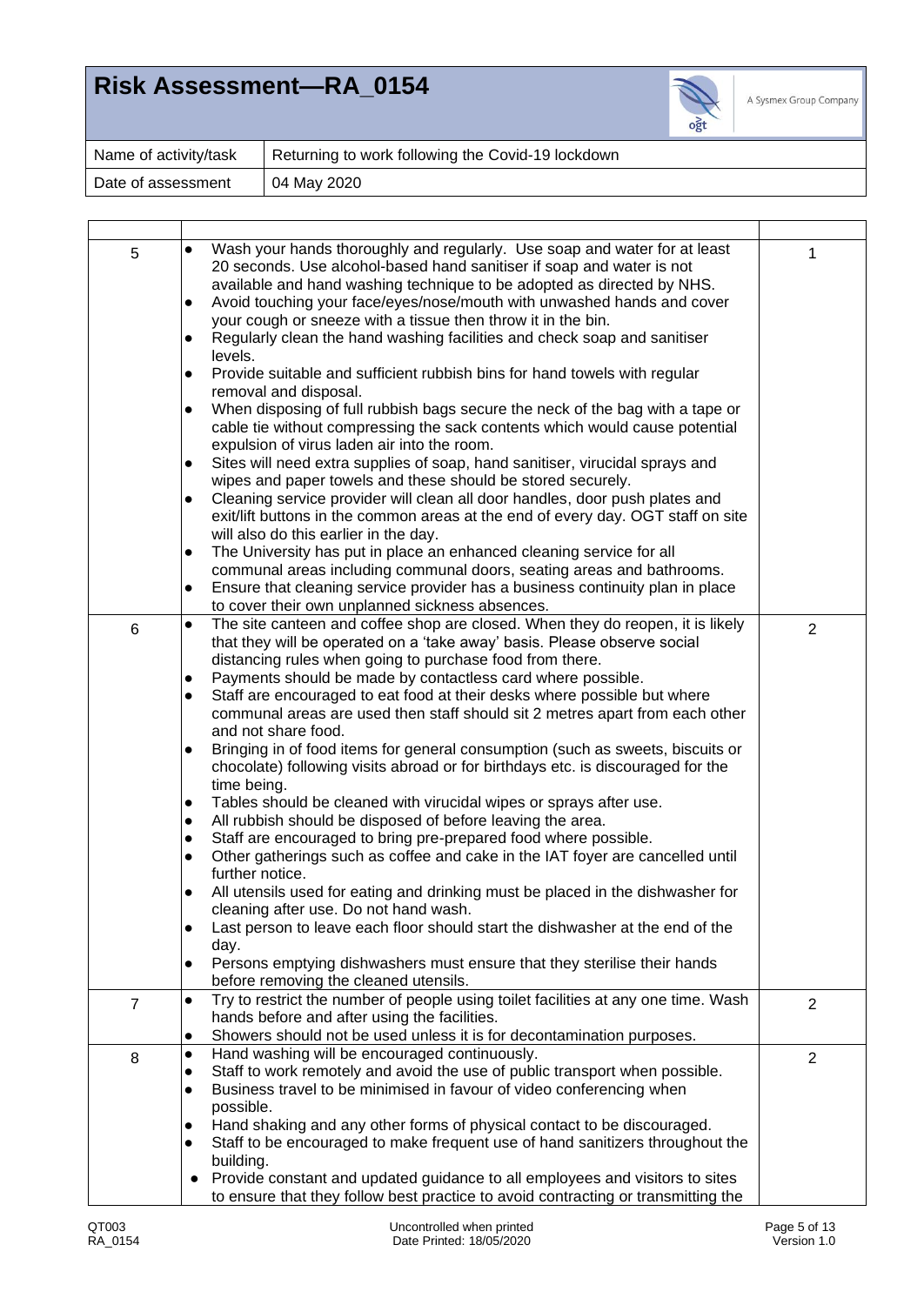

| Name of activity/task | Returning to work following the Covid-19 lockdown |
|-----------------------|---------------------------------------------------|
| Date of assessment    | 04 May 2020                                       |
|                       |                                                   |

| sterilisation and hand washing techniques where appropriate. |  |  | disease.<br>• Provide signage to educate all personnel and visitors on site to use hand |  |
|--------------------------------------------------------------|--|--|-----------------------------------------------------------------------------------------|--|
|--------------------------------------------------------------|--|--|-----------------------------------------------------------------------------------------|--|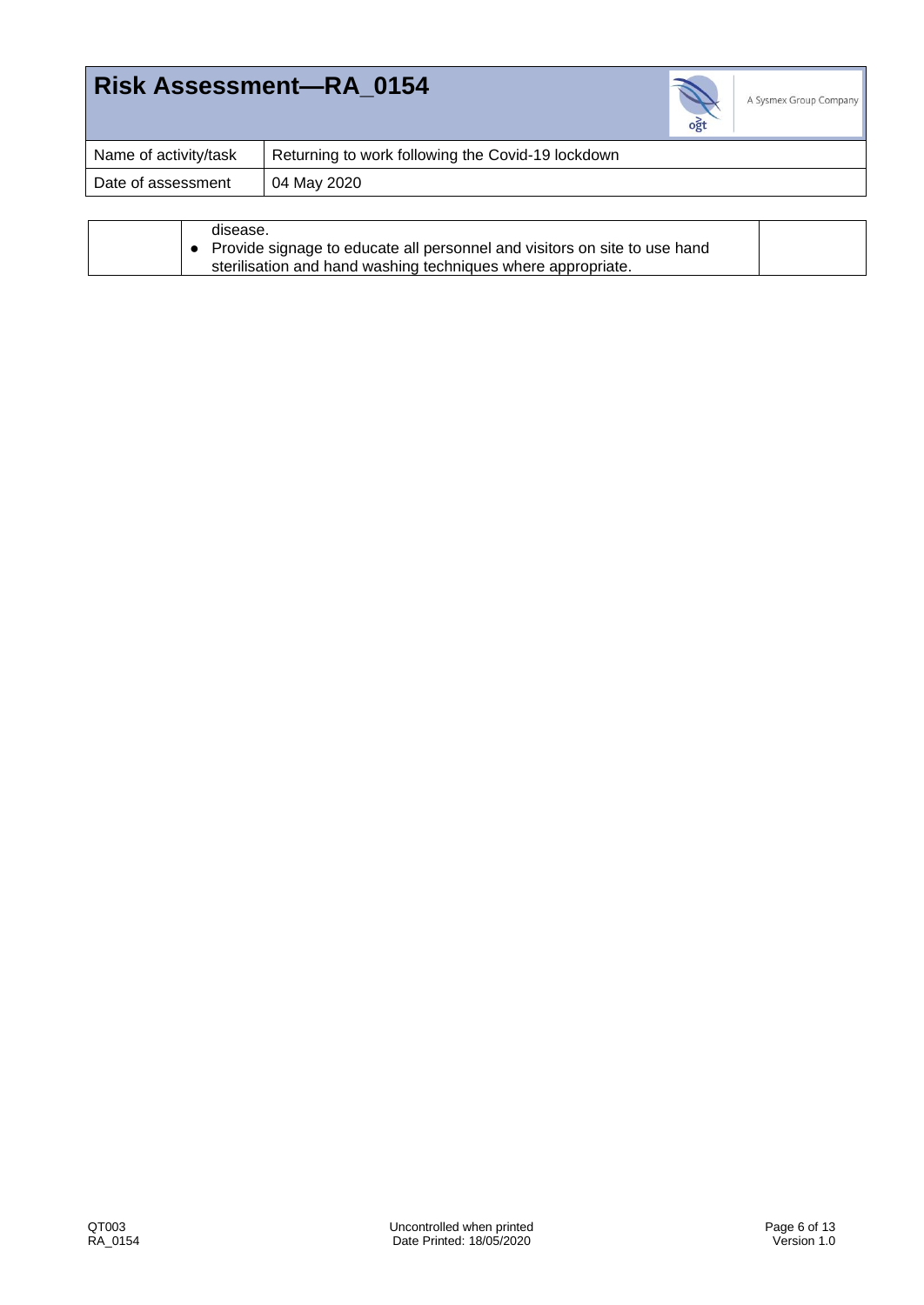

| Name of activity/task | Returning to work following the Covid-19 lockdown |
|-----------------------|---------------------------------------------------|
| Date of assessment    | 04 May 2020                                       |

#### **5 What are the current risks after application of the control measures?**

For each of the hazards identified in **Section 3**, considering the applied control measures from **Section 4**, assign the risk level using the [Risk Score Matrix in Section 16\(a\)](#page-11-0) in the table below. There are five risk levels which are determined by multiplying the severity and likelihood scores.

After the completion of the all the risks the highest risk score will determine the risk level and review period.

| Hazard<br>number | Severity       | Likelihood | <b>Risk</b> | Comment              |
|------------------|----------------|------------|-------------|----------------------|
|                  | 4              | 2          | 8           | Exposure             |
| 2                | $\overline{4}$ | 3          | 12          | Suspect case on site |
| 3                | $\overline{4}$ | 2          | 8           | Travel               |
| 4                | $\overline{4}$ | 4          | 4           | Access/egress        |
| 5                | $\overline{4}$ | и          | 4           | Poor hygiene         |
| 6                | $\overline{4}$ | 2          | 8           | Food consumption     |
| 7                | $\overline{4}$ | 2          | 8           | Bathrooms/showers    |
| 8                | 3              | 2          | 6           | Human behaviour      |

#### **6 Additional control measures to further reduce risk of harm**

Are there additional control measures that could reduce the risk further?

List any additional control measures and indicate who is responsible for implementing them and by when. A single hazard may have multiple entries depending on how many additional control measures are applied (add rows to the table if necessary).

| Hazard<br>number | Additional control measure                                                                                                                                              | By whom              | By when    |
|------------------|-------------------------------------------------------------------------------------------------------------------------------------------------------------------------|----------------------|------------|
| $\mathcal{P}$    | Investigate whether the contract cleaning provider has a<br>'deep clean' service.                                                                                       | <b>Tony Lenhardt</b> | 15/05/2020 |
| 5                | Review stocks of gloves, ethanol, virucidal wipes, tissues<br>etc.                                                                                                      | Nick Workman         | 15/05/2020 |
| 2                | Review air handling settings in the buiding to minimize the<br>risk of airborne spread of Covid-19 in the event that there<br>should be an active case in the building. | Aran Stone           | 15/05/2020 |

#### **7 What are the risks after application of any additional control measures?**

In a similar manner to Section 5, reassess the risk after the application of additional control measures. If no additional measures were applied, the risk will remain as initially assessed. The risk for the activity or task will be the highest level identified.

| Hazard<br>number | Severity | Likelihood | <b>Risk</b>     | Comment        |
|------------------|----------|------------|-----------------|----------------|
|                  | 4        | っ<br>ບ     | 12 <sub>2</sub> | Risk unchanged |
| b                | 4        |            | 4               | Risk unchanged |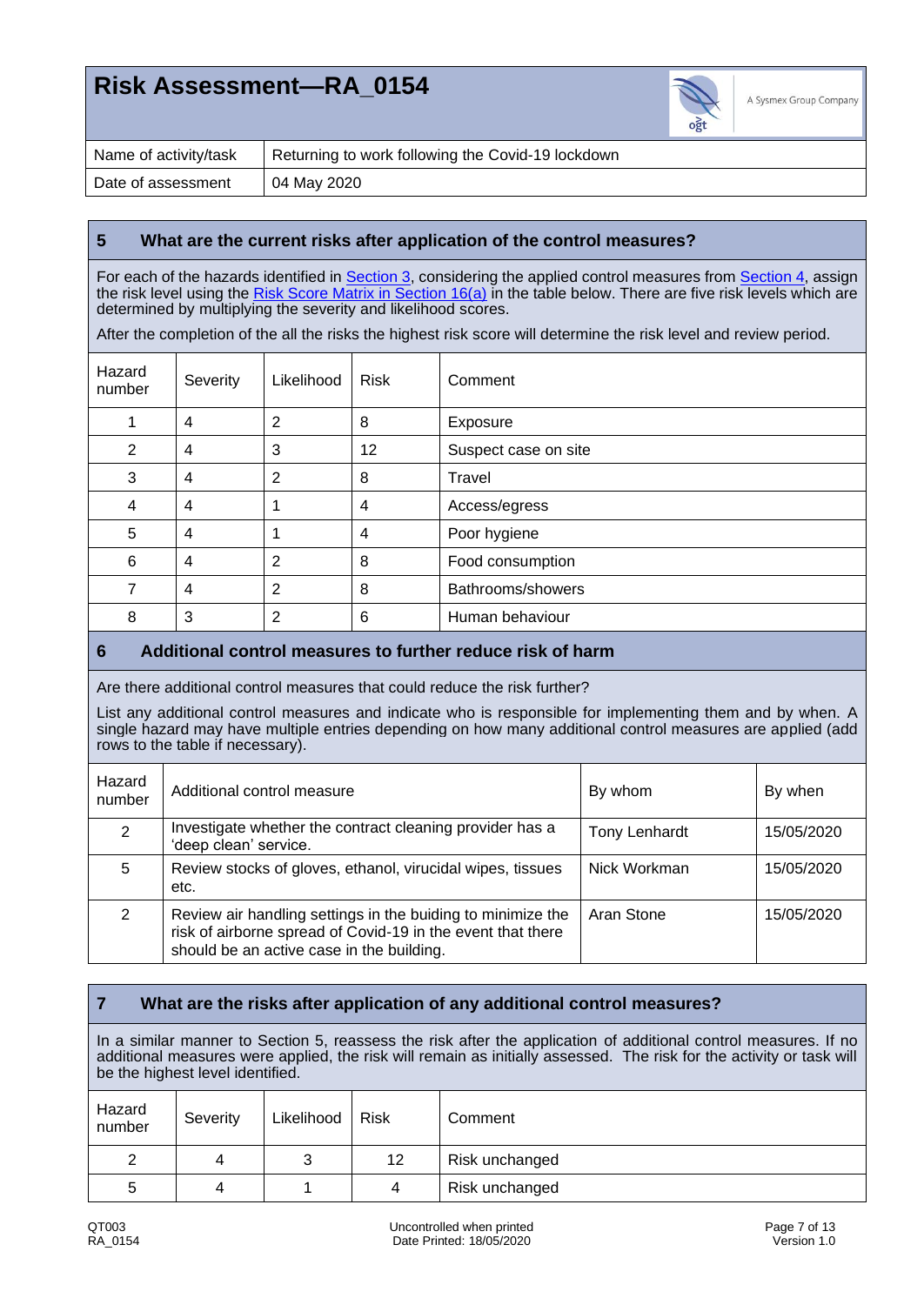

| Name of activity/task | Returning to work following the Covid-19 lockdown |
|-----------------------|---------------------------------------------------|
| Date of assessment    | 04 May 2020                                       |

#### **8 How will the effectiveness of the controls be monitored?**

This may include checking of equipment, review of documentation and training, internal audits.

• Monitoring of the wellbeing of staff. Staff encouraged to immediately report any sickness.

### **9 Procedure in the event of an emergency**

Consider what would happen in case of an emergency. Emergencies include: spills, fire, an accident or someone becoming unwell. Note: Although not emergencies, loss or damage to HTA relevant samples are also reportable using the [HTA adverse event form.](file://///internal.ogtip.com/ent/Data/General/Intranet/HTMS/Templates)

If someone onsite were to develop symptoms consistent with possible Covid-19 infection they would be sent home immediately to home isolate until recovered. All surfaced in the work areas that they had been in should be sealed off until they can be deep cleaned by staff wearing appropriate PPE. This will be carried out in a two stage, clean and disinfect, approach using appropriate cleaning solutions such as 70% ethanol, and certified disinfectants such as Microsol or Virkon. This should follow the Laboratory Cleaning Procedure (QMS\_P063) which can be applied to office areas as well.

### **10 Associated documents**

List documents relevant to this assessment and their location, e.g., [safety data sheet,](file://///internal.ogtip.com/ent/Data/General/Intranet/HSMS/MSDS/Master_MSDS_records) associated risk [assessments,](file://///internal.ogtip.com/ent/Data/General/Intranet/HSMS/Risk_Assessment/Master_RA_records) [COSHH assessment,](file://///internal.ogtip.com/ent/Data/General/Intranet/HSMS/COSHH/COSHH/Master_COSHH_records) etc.

| <b>Type</b> | Name                                              | Location                               |
|-------------|---------------------------------------------------|----------------------------------------|
| RA 0073     | Work in a laboratory environment                  | <b>Master RA Records</b>               |
| RA 0010     | <b>Electrical Equipment</b>                       | <b>Master RA Records</b>               |
| QMS<br>P063 | Laboratory Cleaning Procedure                     | Laboratory decontamination             |
| QMS<br>P118 | Oxford Operations during the<br>Covid-19 Pandemic | <b>H&amp;S SOPs</b>                    |
| Guidance    | CV Update #1                                      | <b>Coronavirus Business Continuity</b> |
| Guidance    | CV Update #2                                      | <b>Coronavirus Business Continuity</b> |
| Guidance    | CV Update #4                                      | <b>Coronavirus Business Continuity</b> |
| Guidance    | CV Update #5                                      | <b>Coronavirus Business Continuity</b> |
| Guidance    | CV Update #6                                      | <b>Coronavirus Business Continuity</b> |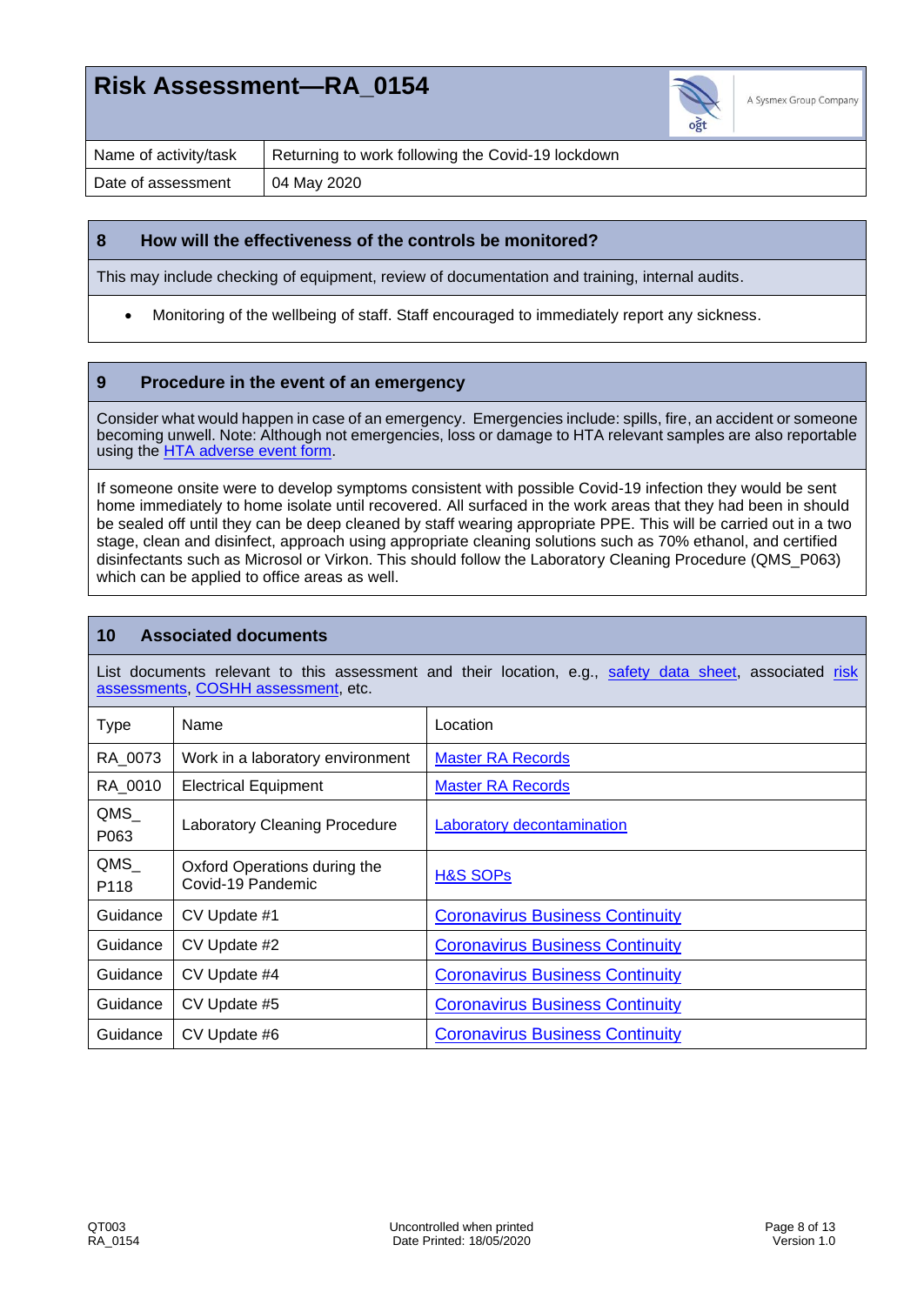

| Name of activity/task | Returning to work following the Covid-19 lockdown |
|-----------------------|---------------------------------------------------|
| Date of assessment    | 04 May 2020                                       |

### **11 Sign off**

The risks associated with the task or activity must be reassessed at an interval indicated by the risk level identified. Maximum intervals before reassessment for each risk level are given below;

| <b>Risk</b>                    | <b>Trivial</b><br>$(1-2)$ | <b>Telerable</b><br>$(3-6)$ | <b>Moderate</b><br>$(7-9)$ | <b>Substantial</b><br>$(10-14)$ | Intolerable<br>$(+45)$             |
|--------------------------------|---------------------------|-----------------------------|----------------------------|---------------------------------|------------------------------------|
| <b>Interval</b>                | 5 years                   | <del>4 years</del>          | 3 years                    | 1 year                          | <b>DO NOT</b><br><b>START WORK</b> |
| <b>Assessment compiled by:</b> |                           | Nick Workman                |                            |                                 |                                    |
| <b>Assessment approved by:</b> |                           | <b>Colin Wheeler</b>        |                            |                                 |                                    |

A copy of the current risk assessment must be read and understood by every individual carrying out the activity detailed within. An electronic copy of this risk assessment must be stored on the OGT Health and Safety Management System Intranet which is accessible to all users. Printed copies are not controlled and may not be the latest version.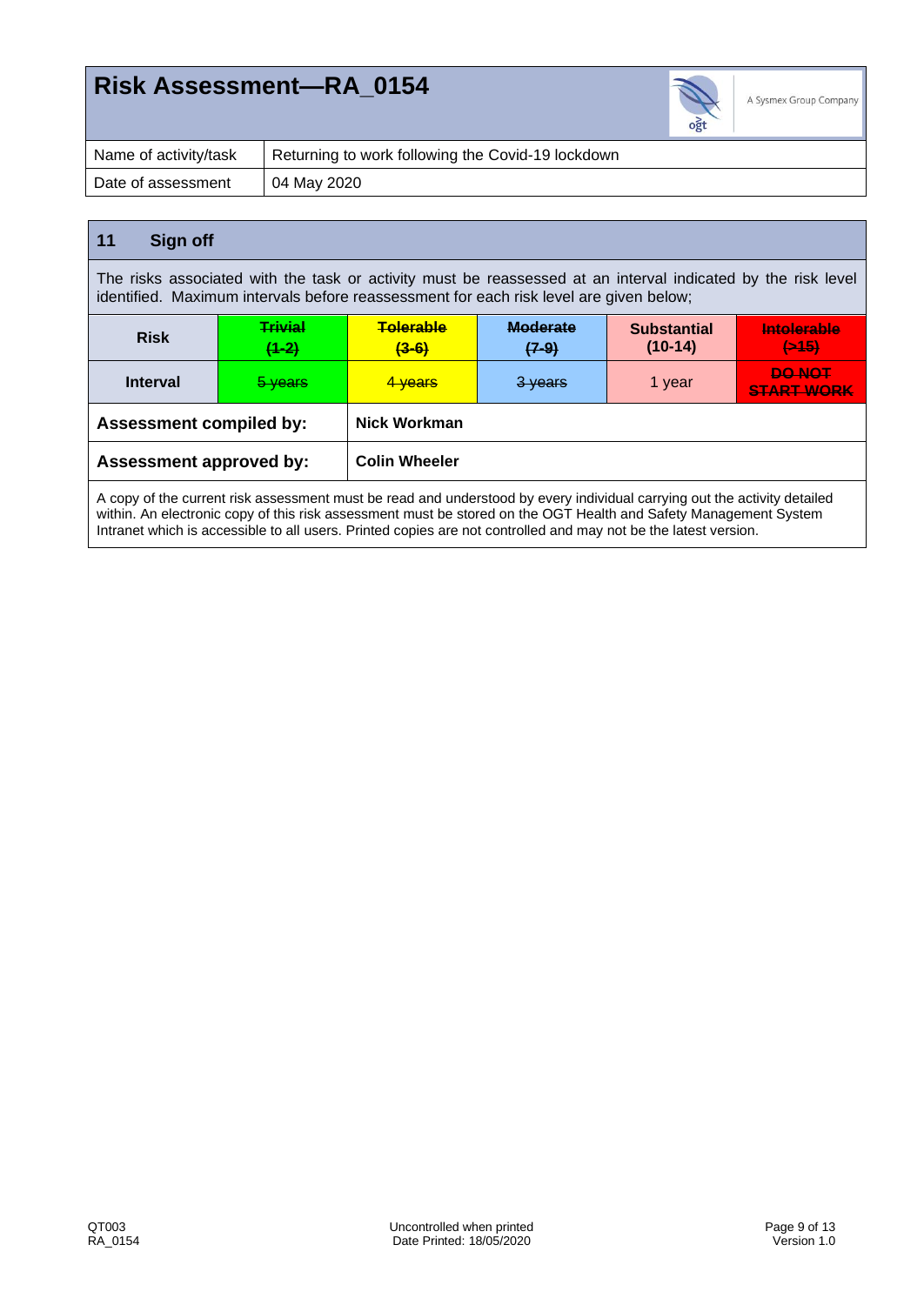

| Name of activity/task | Returning to work following the Covid-19 lockdown |
|-----------------------|---------------------------------------------------|
| Date of assessment    | 04 May 2020                                       |

#### **12 Risk assessment review process**

Have the control measures been effective in controlling the risk?

Have there been any changes in the procedure or in information available which affect the estimated level of risk from the listed substances?

If required, what changes to the control measures are required?

### **13 Review sign off**

The risks associated with the task or activity have been reassessed, the next maximum interval before reassessment required is given below:

| <b>Risk</b>                    | <b>Trivial</b><br>$(1-2)$ | <b>Tolerable</b><br>$(3-6)$ | <b>Moderate</b><br>$(7-9)$ | <b>Substantial</b><br>$(10-14)$ | <b>Intolerable</b><br>(215)        |
|--------------------------------|---------------------------|-----------------------------|----------------------------|---------------------------------|------------------------------------|
| <b>Interval</b>                | 5 years                   | 4 years                     | 3 year                     | 1 year                          | <b>DO NOT</b><br><b>START WORK</b> |
| Date of review:                |                           |                             |                            |                                 |                                    |
| <b>Assessment reviewed by:</b> |                           |                             |                            |                                 |                                    |

Reviewers must submit the reviewed document to the Quality Manager for filing on the OGT Health and Safety Management System Intranet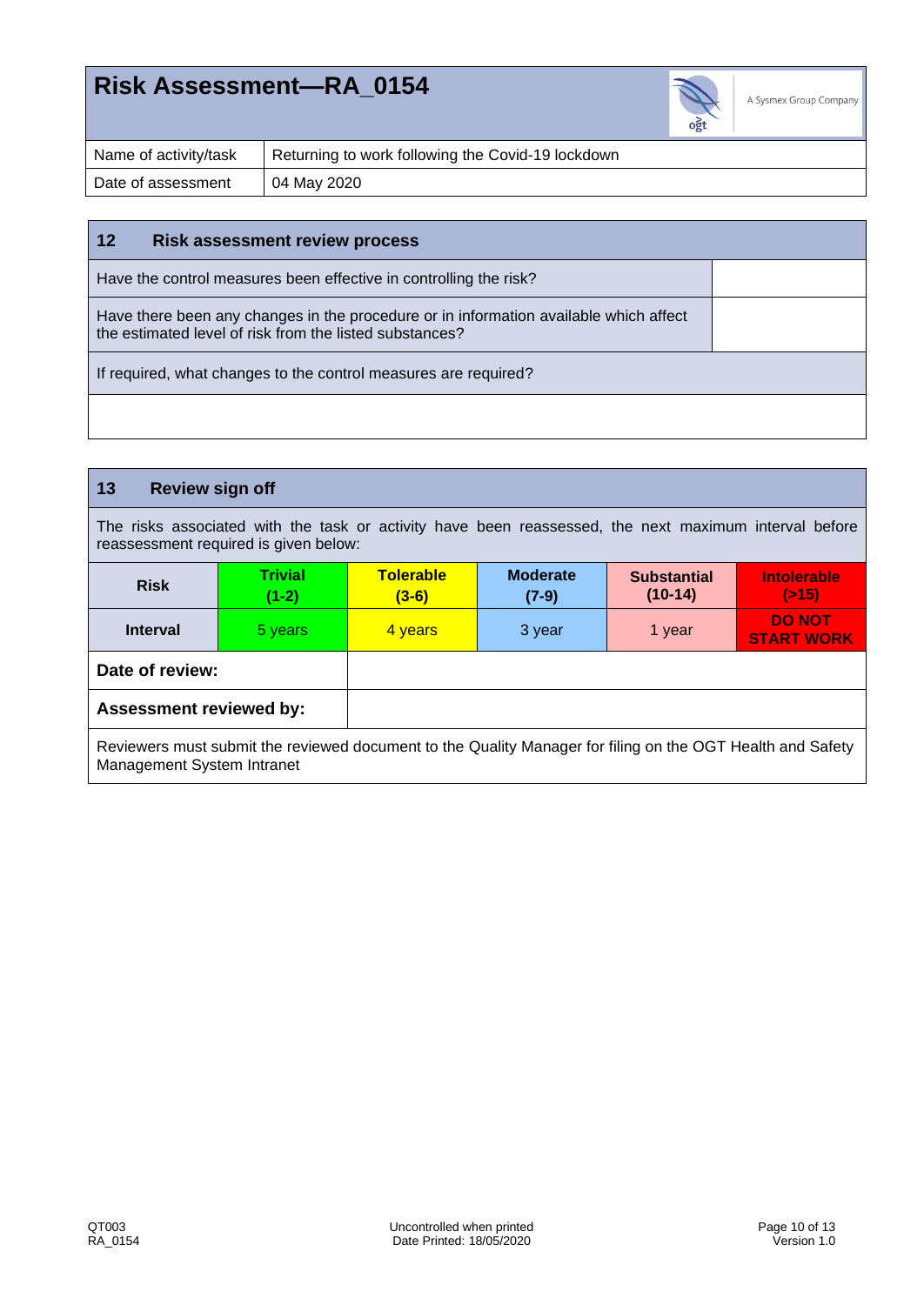

| Name of activity/task | Returning to work following the Covid-19 lockdown |
|-----------------------|---------------------------------------------------|
| Date of assessment    | 04 May 2020                                       |

### <span id="page-10-0"></span>**14 Risk Severity [\(Return to Section 3\)](#page-0-0)**

|                | <b>SEVERITY LEVEL</b>       | <b>POSSIBLE EXAMPLES</b>                                                                                                                                                                                                                                                       |
|----------------|-----------------------------|--------------------------------------------------------------------------------------------------------------------------------------------------------------------------------------------------------------------------------------------------------------------------------|
|                | <b>Insignificant injury</b> | Normally insignificant conditions but which could lead to more significant injury if<br>allowed to occur repetitively e.g. headache, dehydration from working in dry<br>atmospheres or hot conditions, neck/back/knee ache from poor posture or<br>awkward working conditions. |
| $\overline{2}$ | <b>Minor injury</b>         | Superficial injuries: cuts, bruises, mild skin irritation. Anything that could be<br>adequately dealt with by a first aider.                                                                                                                                                   |
| 3              | <b>Significant injury</b>   | Significant injury or ill-health requiring time off work or a hospital visit eg. Burns,<br>sprains, strains and short-term muscular-skeletal disorders, cuts requiring<br>stitches, back or neck injuries, broken fingers or toes.                                             |
| 4              | <b>Serious injury</b>       | Broken limbs, amputations, long-term health problems resulting from work or<br>acute illnesses requiring medical treatment, loss of consciousness, serious<br>electric shock, loss of sight, loss of hearing.                                                                  |
| 5              | <b>Critical injury</b>      | Life threatening injury or ill health requiring admission to a critical care unit or<br>rapid medical intervention. Also including longer term adverse events for<br>occupational diseases such as death or critical illness from asbestos related<br>cancer.                  |

<span id="page-10-1"></span>

| 15             | <b>Likelihood (Return to Section 4)</b> |                                                                                                                                                                                                                                                      |  |  |  |
|----------------|-----------------------------------------|------------------------------------------------------------------------------------------------------------------------------------------------------------------------------------------------------------------------------------------------------|--|--|--|
|                |                                         |                                                                                                                                                                                                                                                      |  |  |  |
|                | <b>RISK LEVEL</b>                       | <b>DESCRIPTION</b>                                                                                                                                                                                                                                   |  |  |  |
|                | <b>Highly unlikely</b>                  | Robust control measures are in place already and they do not rely on operator<br>compliance. Control measures are very unlikely to fail. People are rarely in this<br>area or rarely engage in this activity.                                        |  |  |  |
| $\overline{2}$ | <b>Unlikely</b>                         | Good control measures are in place but they may rely on operator compliance<br>(some room for human error). Controls are unlikely to fail. People are not often in<br>this area or do not often engage in this activity. This situation is unlikely. |  |  |  |
| 3              | <b>Possible</b>                         | Adequate controls are in place but they rely on personal compliance and could<br>breakdown if not maintained. People are sometimes in this area or sometimes<br>engage in this activity. This situation may sometimes arise.                         |  |  |  |
| 4              | <b>Likely</b>                           | Inadequate controls are in place and they rely on personal compliance with<br>significant possibility for human error. People are often in this area or often<br>engage in this activity. This situation would be expected to arise sooner or later. |  |  |  |
| 5              | <b>Very likely</b>                      | Poor or no controls are in place and there is heavy reliance on personal<br>compliance with lots of room for human error. People are routinely in this area or<br>routinely engage in this activity. This situation would arise frequently.          |  |  |  |
|                |                                         |                                                                                                                                                                                                                                                      |  |  |  |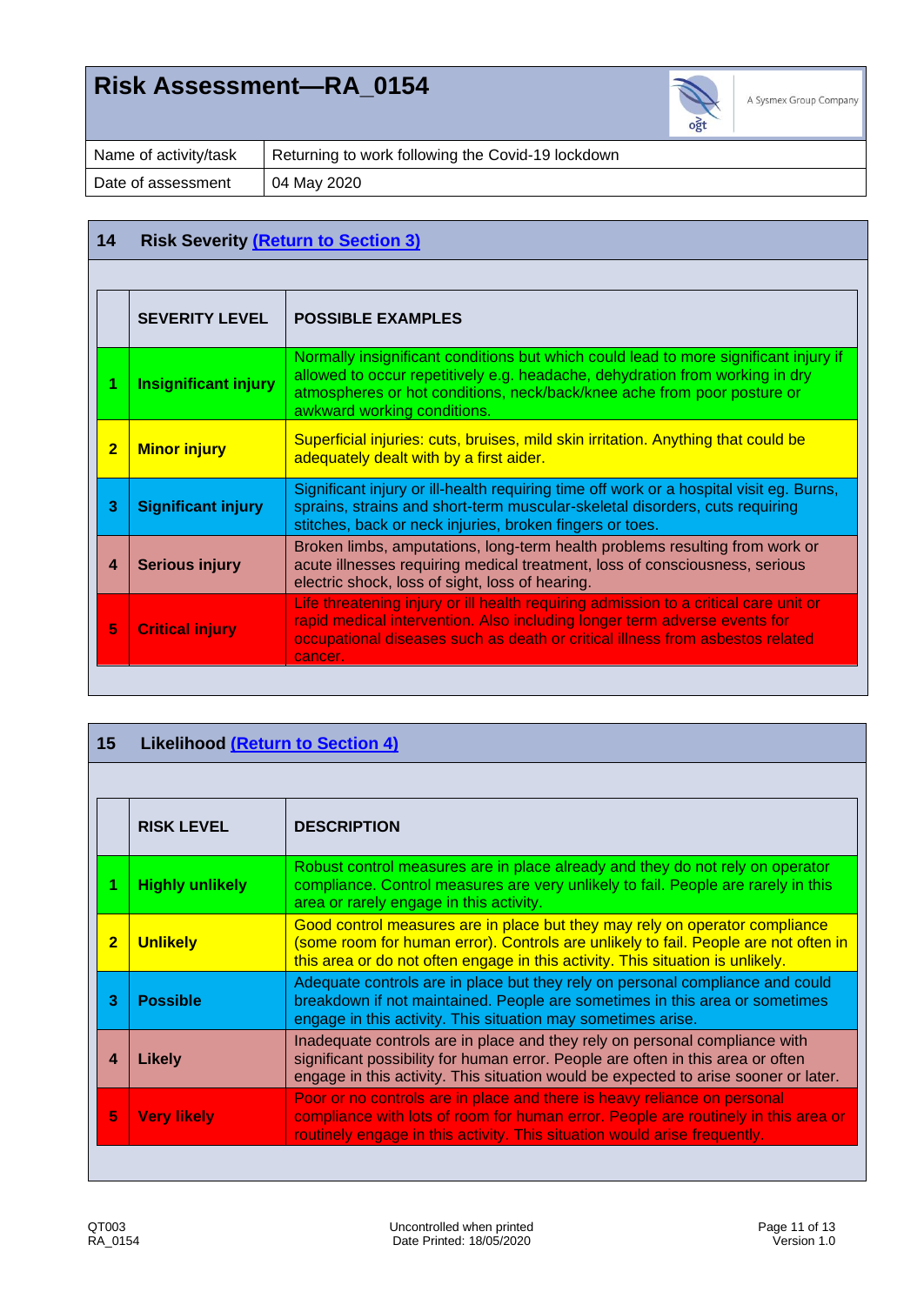

| Name of activity/task | Returning to work following the Covid-19 lockdown |
|-----------------------|---------------------------------------------------|
| Date of assessment    | 04 May 2020                                       |

### <span id="page-11-0"></span>**16(a) Guidance/ Risk Score Matrix (Return to Section 5)**

|                    |                        | <b>LIKELIHOOD</b>                  |                         |                         |                      |                           |
|--------------------|------------------------|------------------------------------|-------------------------|-------------------------|----------------------|---------------------------|
|                    |                        | <b>Highly</b><br>improbable<br>(1) | <b>Unlikely</b><br>(2)  | <b>Possible</b><br>(3)  | <b>Likely</b><br>(4) | <b>Very likely</b><br>(5) |
|                    | Insignificant<br>(1)   | 1                                  | $\overline{2}$          | $\overline{\mathbf{3}}$ | $\overline{4}$       | $\overline{5}$            |
|                    | <b>Minor</b><br>(2)    | $\overline{2}$                     | $\overline{\mathbf{4}}$ | 6                       | $\bf{8}$             | 10                        |
| SEVERITY OF INJURY | Significant<br>(3)     | $\overline{\mathbf{3}}$            | $6\phantom{a}$          | $\boldsymbol{9}$        | 12                   | 15                        |
|                    | <b>Serious</b><br>(4)  | $\overline{\mathbf{4}}$            | 8                       | 12                      | 16                   | 20                        |
|                    | <b>Critical</b><br>(5) | $\overline{\mathbf{5}}$            | 10                      | 15                      | 20                   | 25                        |

### **16(b) Actions indicated by risk level (Return to Section 5)**

| <b>RISK LEVEL</b>           | <b>ACTION AND TIME SCALE</b>                                                                                                                                                                   |  |  |  |
|-----------------------------|------------------------------------------------------------------------------------------------------------------------------------------------------------------------------------------------|--|--|--|
| TRIVIAL (1-2)               | 1. No action<br>2. No further assessment required<br>3. Continue to monitor the risk                                                                                                           |  |  |  |
| <b>TOLERABLE (3-6)</b>      | 1. Improvement not mandatory<br>2. No further assessment required<br>3. Continue to monitor the risk                                                                                           |  |  |  |
| <b>MODERATE (7-9)</b>       | 1. Aim to reduce risk by considering additional control measures<br>2. Reassessment may be required<br>3. Continue to monitor the risk                                                         |  |  |  |
| <b>SUBSTANTIAL (10-14)</b>  | 1. Immediate action needed to reduce the risk<br>2. Additional control measures need to be implemented before work starts<br>3. Reassessment required; continue to monitor risks once approved |  |  |  |
| <b>INTOLERABLE (&gt;15)</b> | 1. DO NOT start until risk has been reduced<br>2. Further planning required                                                                                                                    |  |  |  |